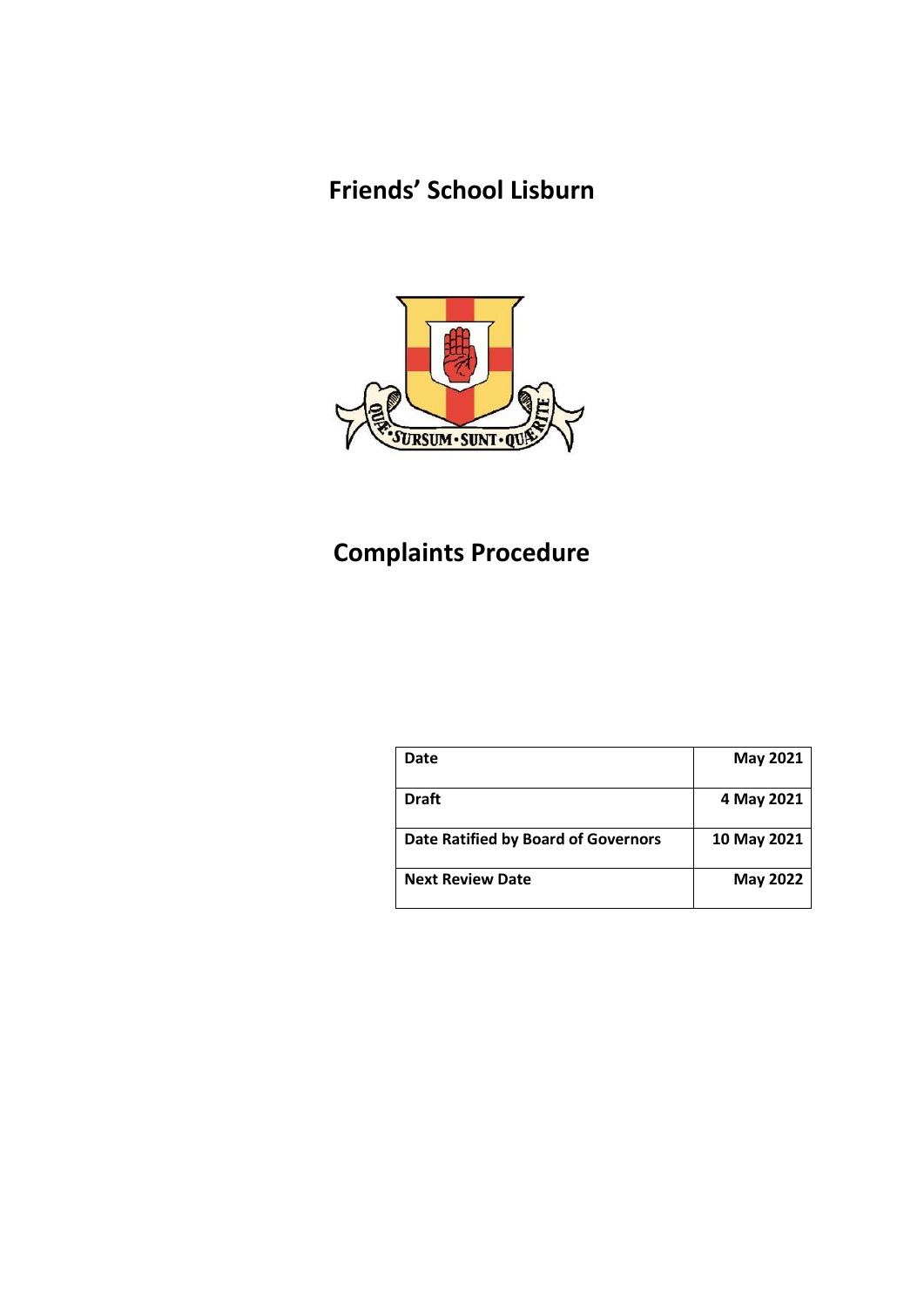|                | <b>Contents</b>                                                                                                                                                                                         |                         |
|----------------|---------------------------------------------------------------------------------------------------------------------------------------------------------------------------------------------------------|-------------------------|
| $\mathbf{1}$ . | <b>Introduction</b>                                                                                                                                                                                     | $\overline{\mathbf{3}}$ |
|                | 1.1 School Information<br>1.2 Communication Chart                                                                                                                                                       |                         |
|                | 2. Scope of the Complaints Procedure                                                                                                                                                                    | 4                       |
|                | 2.1 Complaints with Established Procedures<br>2.2 Anonymous Complaints                                                                                                                                  |                         |
| 3.             | <b>Aims of the Complaints Procedure</b>                                                                                                                                                                 | 4                       |
|                | 3.1 When dealing with Complaints<br>3.2 Availability of Procedure                                                                                                                                       |                         |
| 4.             | <b>Complaints Procedure - at a Glance</b>                                                                                                                                                               | 5                       |
|                | 4.1 Time Limit<br>4.2 Stage One<br>4.3 Stage Two<br>4.4 Northern Ireland Public Services Ombudsman                                                                                                      |                         |
|                | 5. What to Expect Under this Procedure                                                                                                                                                                  | 6                       |
|                | 5.1 Your rights as a person making a complaint<br>5.2 Your responsibilities as a person making a complaint<br>5.3 Rights of parties involved during the investigation<br>5.4 Timeframes<br>5.5 Equality |                         |
|                |                                                                                                                                                                                                         |                         |

5.6 Unreasonable complaints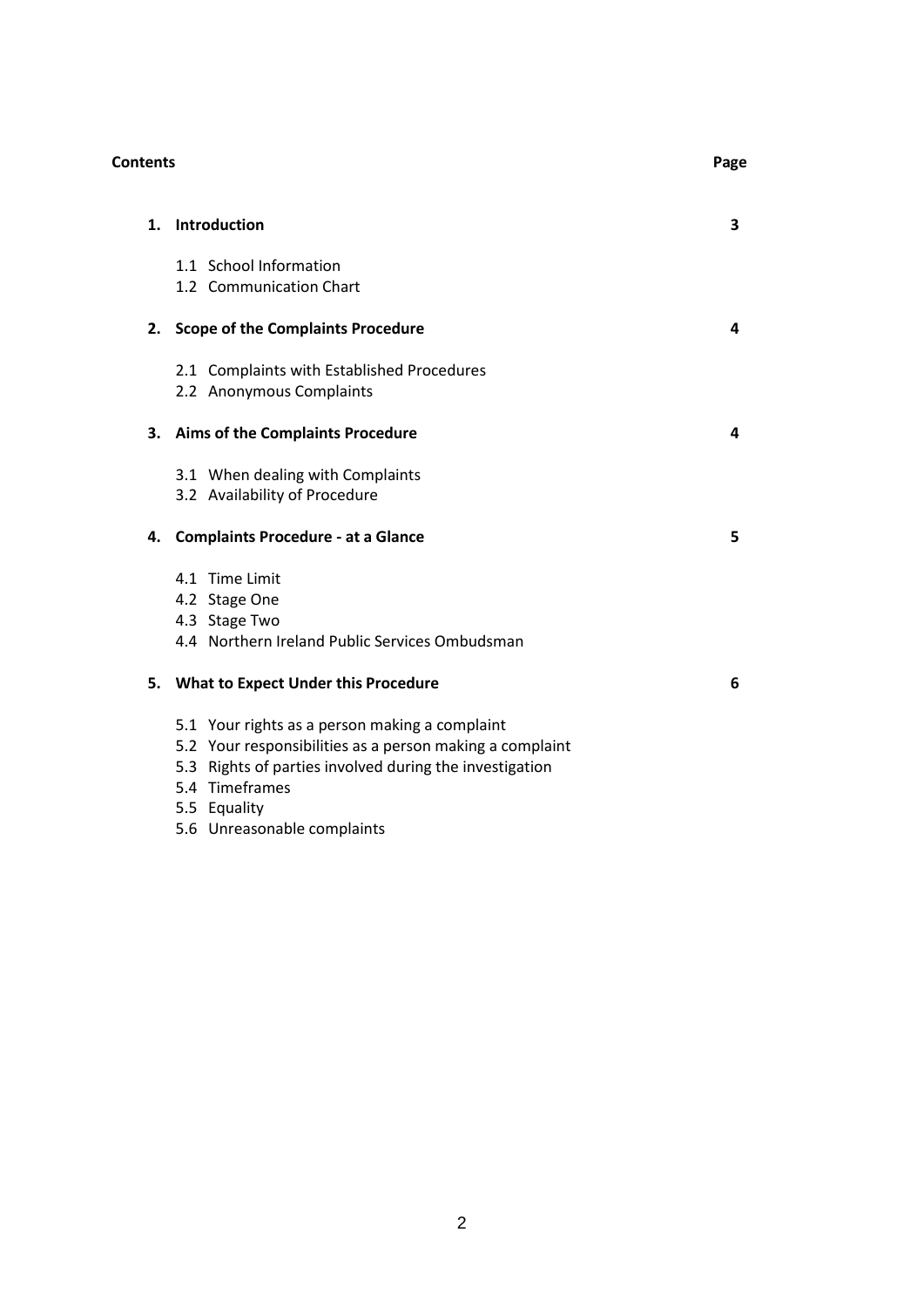## **1. Introduction**

Open communication and regular engagement between the school, parents/carers and other stakeholders is vital to nurturing positive relationships within the school community. We hope that issues can be addressed by talking to relevant staff.

#### **1.1. School Information**

We welcome communication with our staff. Parents and carers can do this by contacting staff as outlined below:

- Friends' is a school in which each individual is valued as of equal standing before God, and in which a sense of social awareness is encouraged through service to others. Our aim is to provide an environment in which pupils, staff and parents are committed to the idea of excellence within a caring, supportive community.
- Friends' School values the opinion and feedback of parents and carers.
- We encourage parents and carers to raise concerns at an early stage so that these can be dealt with before they become a problem.
- Many concerns can be dealt with by the appropriate Collect Teacher, Year Teacher, Head of Department or Head of School, and parents and carers are encouraged to contact the above members of staff if they wish to discuss concerns.

## *We take all issues seriously and make every effort to resolve matters as quickly as possible.*

#### **1.2. Communication**

If you feel that concerns raised with staff mentioned above (paragraph 1.1) have not been dealt with satisfactorily, you should contact the following:

#### **For concerns about pastoral matters:**

Vice Principal: Mr S Alexander Tel: 02892662156 / email: [office@friends.lisburn.ni.sch.uk](mailto:office@friends.lisburn.ni.sch.uk) marked FAO S Alexander

#### **For concerns about matters relating to the curriculum:**

Vice Principal: Ms S Cochrane Tel: 02892662156 / email: [office@friends.lisburn.ni.sch.uk,](mailto:office@friends.lisburn.ni.sch.uk) marked FAO S Cochrane

#### **For all other matters:**

The Principal, c/o Principal's Secretary, Mrs A Rayes Tel: 02892662156 / email: [office@friends.lisburn.ni.sch.uk](mailto:office@friends.lisburn.ni.sch.uk)

If the matter has still not been resolved and you wish to make a complaint, please follow the School Complaints Procedure below.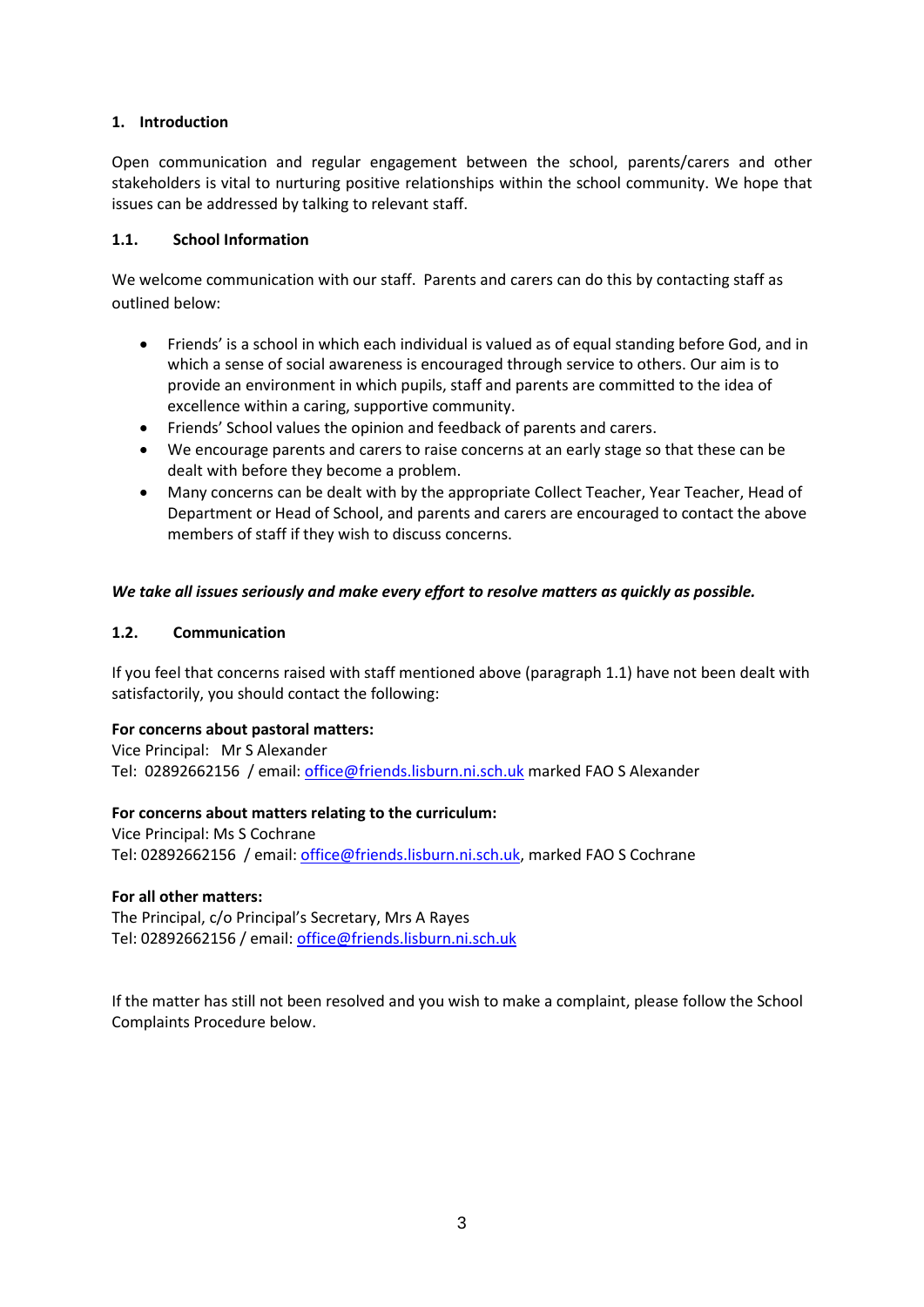## **Friends' School**

#### **Complaints Procedure**

## **2. Scope of the Complaints Procedure**

A complaint is described as an expression of dissatisfaction with our work.

## **2.1 Complaints with Established Procedures**

Our school Complaints Procedure sets out how any expression of dissatisfaction relating to the school will be managed. By taking complaints seriously at the earliest possible stage, it is hoped that they can be resolved quickly and effectively.

## *Some examples of complaints dealt with:*

- Not following school policy
- Communication delays, or lack of communication
- Difficulties in staff/pupil relationships

**This procedure should not be used for complaints for which there are existing separate procedures; however, if your complaint relates to the school's failure to administer any of these procedures correctly, then you may complain by means of this procedure.**

#### **Exceptions**

Some examples of statutory procedures and appeal mechanisms, which are not part of the school's complaints procedure, are listed below. The list is not exhaustive. The Principal or Chair of Governors will advise on the appropriate procedure to use when a complaint is raised.

- Admissions / Expulsions / Exclusion of children from school
- Statutory assessments of Special Educational Needs (SEN)
- School Development Proposals
- Child Protection / Safeguarding

## **2.2 Anonymous Complaints**

The school will not normally investigate anonymous complaints, unless deemed by the Chairperson of the Board of Governors to be of a very serious nature. The decision of dealing with such complaints will be at the discretion of the Chairperson of the Board of Governors.

#### **3. Aims of the Complaints Procedure**

## **3.1. When dealing with Complaints Friends' School aims to:**

- encourage resolution as quickly as possible;
- provide timely responses:
- keep complainants informed of progress;
- ensure a full and fair investigation of your complaint;
- have due regard for the rights and responsibilities of all parties involved;
- respect confidentiality:
- fully address complaints and provide an effective response;
- take appropriate action to rectify the issue and prevent it happening again;
- be responsive to learning from outcomes that will inform and improve practice in school;
- provide a process that is simple to understand and use;
- be impartial;
- be non-adversarial.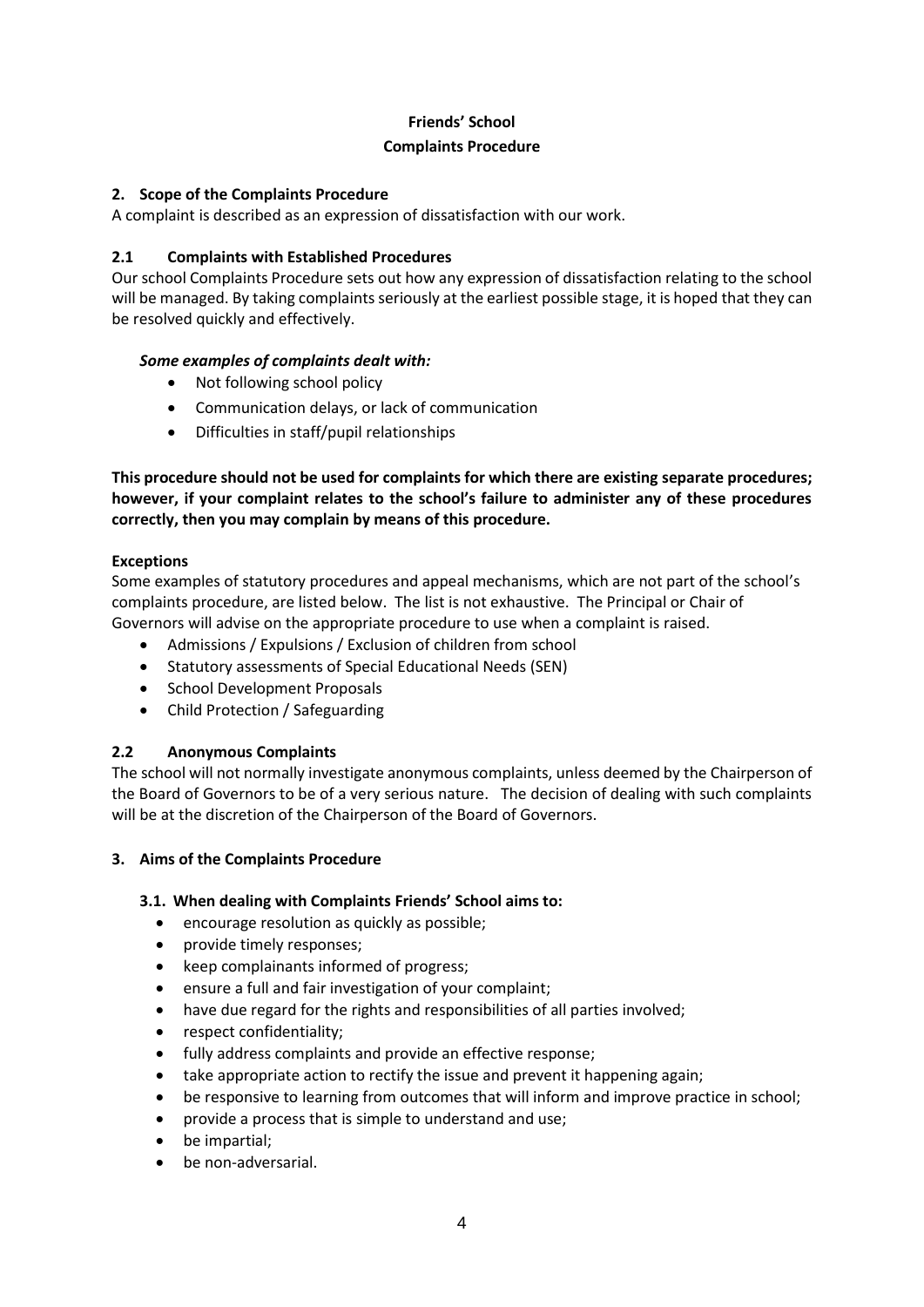## **3.2. Availability of Procedure**

A copy of this Procedure is available on our school's website or is available from the school on request.

#### **4. Complaints Procedure – At a Glance**



#### **4.1. Time Limit**

To enable complaints to be resolved, please contact the school as soon as possible. Unless there are exceptional circumstances, complaints will normally only be considered within 6 months of the date of the incident(s) about which you are complaining.

#### **4.2. Stage One**

When making a complaint, contact the Principal who will arrange for the complaint to be investigated*.* **If the complaint is about the Principal, proceed to Stage Two.** The school requires complaints to be made in writing. Where this may present difficulties, please contact the school which will make reasonable arrangements to support you with this process.

When writing your complaint, please provide clear information and include the following:

- Your name and contact details
- What your complaint is about; please try to be specific
- What you have already done to try to resolve it and
- What you would like the school to do to resolve your complaint

The Principal will normally acknowledge the complaint as soon as possible but within 10 school working days. This will be a short response and you will be sent a copy of, (or a link to) the school's complaints procedure. A final response will normally be made **within 20 school working days** of receipt of the complaint. This response will be issued in writing and will indicate with reasons whether the complaint has been upheld, partially upheld or not upheld.

*If, for any reason, the consideration of a complaint takes longer to complete, you will be informed of revised time limits and kept updated on progress. These timeframes may need to be reviewed, for example, if complaints are ongoing during school holiday periods.*

If you remain unhappy with the outcome at Stage One, the complaint may be progressed to Stage Two which is overseen by the Board of Governors.

## **4.3. Stage Two**

**If your complaint is about the Principal** or if the complaint is unresolved after Stage One, write to the Chairperson of the Board of Governors. Where this may present difficulties, please contact the school which will make reasonable arrangements to support you with this process. The letter can be left at the school office and marked *'private and confidential'*.The Chairperson will convene a committee to consider the complaint.

#### *In the case of the complaint being about the Principal, this committee will investigate the complaint.*

Please provide clear information and include the following: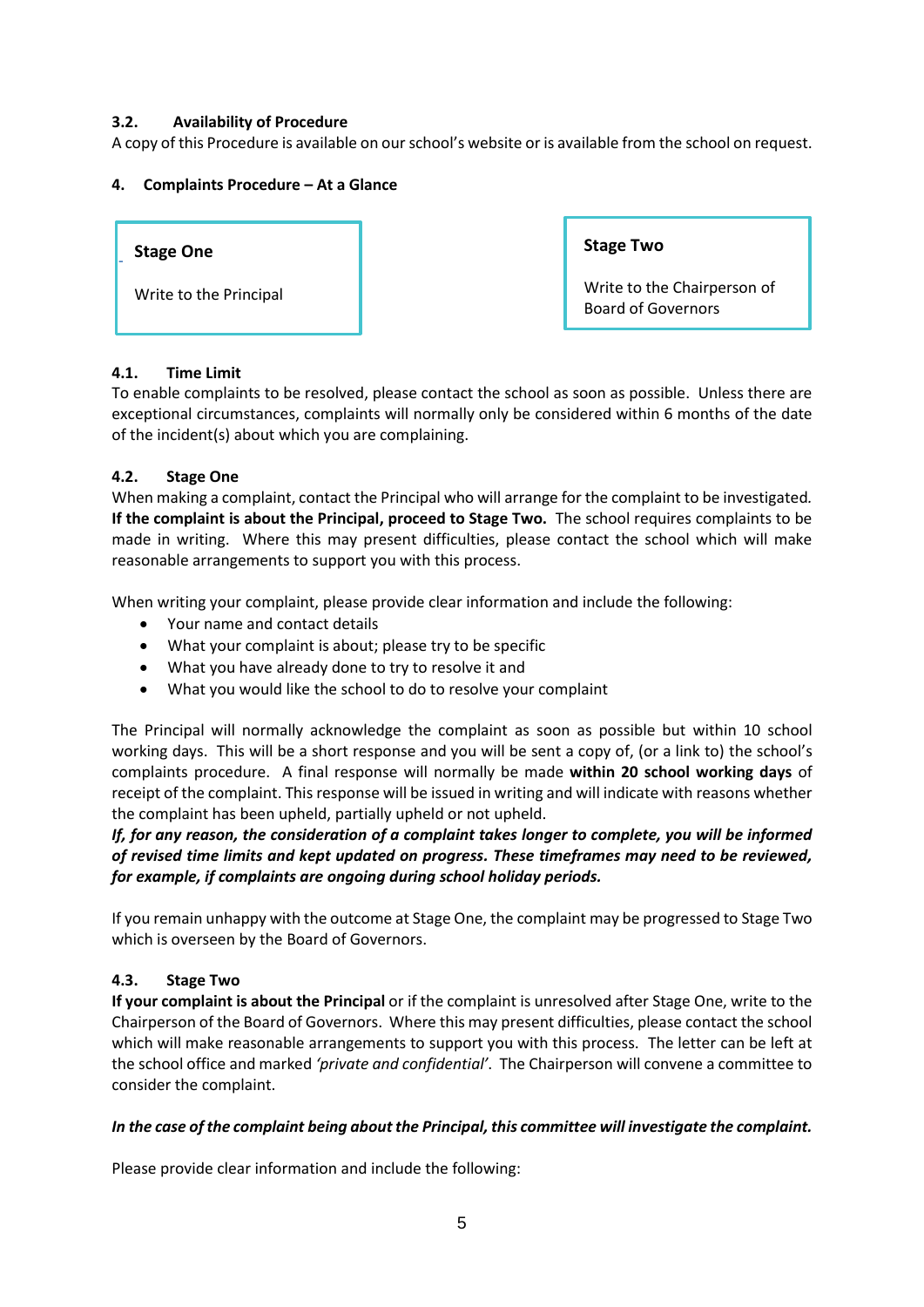- Reason(s) why you disagree with the stage one findings
- Any aspect in which you think that the school's complaints procedure was not fully followed

The Chairperson of the committee will normally acknowledge the complaint as soon as possible but at least within 10 school working days. A final response will normally be made **within 20 school working days**from date of receipt of the second letter. The response will be issued by the Chairperson of the committee and will indicate, with reasons, whether the complaint has been upheld, partially upheld or not upheld.

If, for any reason, the review of a complaint takes longer to complete, complainants will be informed of revised time limits and kept updated on progress. These timeframes may need to be reviewed if complaints are ongoing during school holiday periods.

#### **4.4. Northern Ireland Public Services Ombudsman (NIPSO) www.nipso.org.uk**

If following Stage Two you remain dissatisfied with the outcome of your complaint, you can refer the matter to the Office of the Northern Ireland Public Services Ombudsman (NIPSO).

The Ombudsman provides a free, independent and impartial service for handling complaints about schools in Northern Ireland. You have the right to complain to the Ombudsman if you feel that you have been treated unfairly or have received a poor service from a school and your complaint has not been resolved to your satisfaction.

A complaint should normally be referred to NIPSO within six months of the final response from the School. The school must advise in its concluding letter that the complaint may be referred to the NIPSO if you remain dissatisfied. Contact details for NIPSO are provided below.

#### **Northern Ireland Public Services Ombudsman**

Office of the Northern Ireland Public Services Ombudsman

| Progressive House   | Freepost: FREEPOST NIPSO  |
|---------------------|---------------------------|
| 33 Wellington Place | Telephone: 02890 233821   |
| <b>Belfast</b>      | Freephone: 0800 34 34 24  |
| BT1 6HN             | Email: nipso@nipso.org.uk |
|                     | Web: www.nipso.org.uk     |

#### **5. What to Expect Under This Procedure**

#### **5.1. Your rights as a person making a complaint**

In dealing with complaints we will ensure:

- Fair treatment:
- Courtesy;
- A timely response;
- **•** Accurate advice;
- Respect for privacy complaints will be treated as confidentially as possible allowing for the possibility of consultation with other appropriate parties about the complaint; and
- Clear reasons for decisions.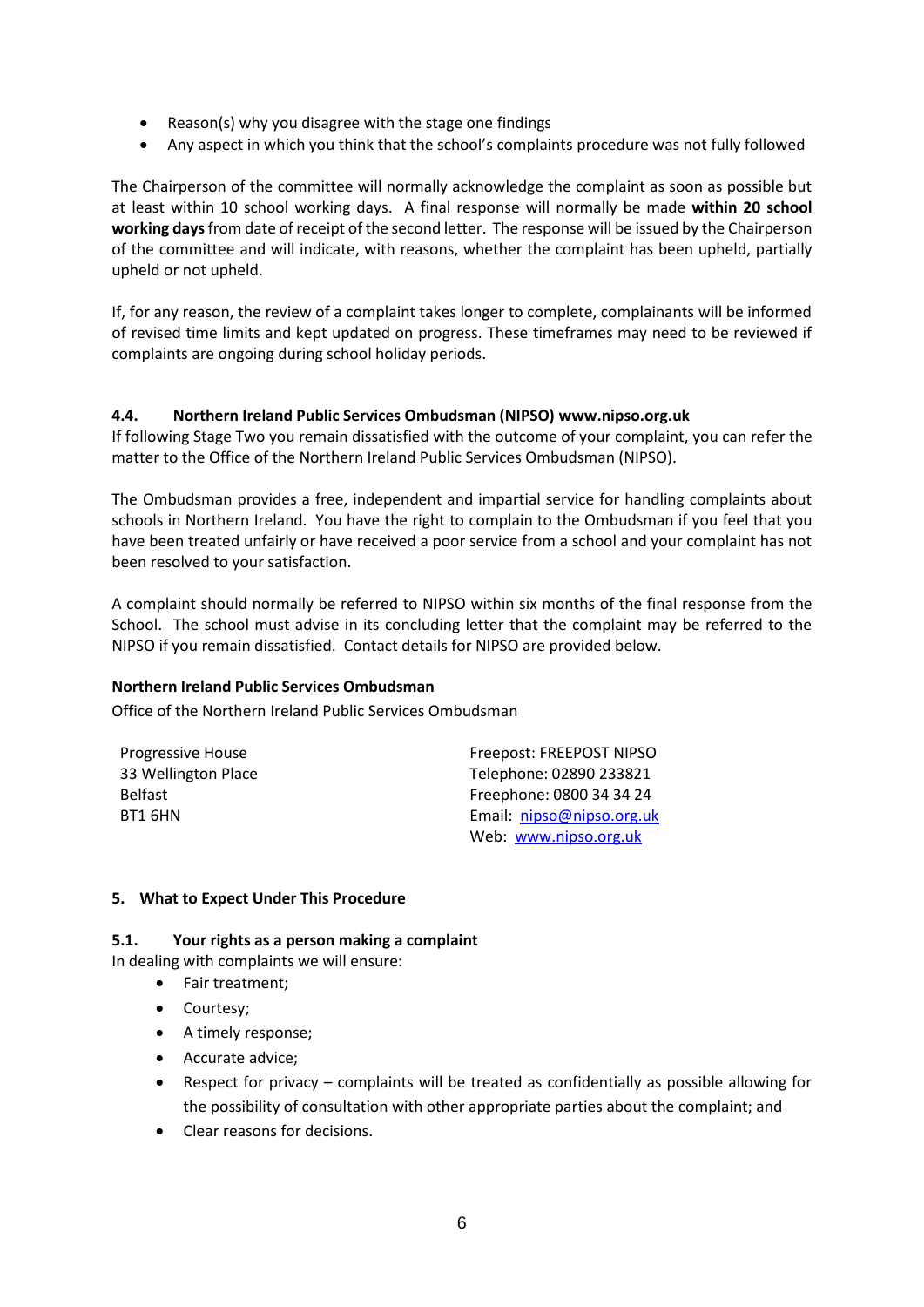## **5.2. Your responsibilities as a person making a complaint**

When making a complaint it is important that you:

- Raise issues in a timely manner
- Treat our staff with respect and courtesy
- Provide accurate and concise information in relation to the issues raised
- Use these procedures fully and engage with them at the appropriate levels

## **5.3. Rights of parties involved during the investigation**

Where a meeting is arranged parties may be accompanied but not represented by another person. **Complainants** should be informed that they may be **accompanied but not represented** by another person during the process e.g. spouse, friend, family member or interpreter, provided this person is not offering legal representation or acting in an official capacity. If the complainant feels unable to speak on their own behalf, they may avail of support from outside agencies as agreed with the school. (*Local MLAs / Councillors / Citizens' Advice Bureau / Parenting NI / Children's commissioner)*

**Staff Members** should be informed that they may be accompanied or represented by another person during the process e.g. union representative, colleague<sup>1</sup>.

**Pupils:** permission should be sought from parents / guardians, and parents, guardians or other nominated adults should accompany pupils.

*It may be appropriate to seek a written statement if a person is unable to meet for any reason.*

Parties should normally be informed when a complaint is made against them and be able to see relevant correspondence.

**This Procedure does not take away from the statutory rights of any of the participants.**

#### **5.4. Timeframes**

**Stage One** – Normally acknowledge as soon as possible but at least within 10 school working days, with final response normally provided within 20 school working days

**Stage Two** – Normally acknowledge as soon as possible but at least within 10 school working days, with final response normally provided within 20 school working days

If, for any reason, the consideration / review of a complaint takes longer to complete, complainants will be informed of revised time limits and kept updated on progress. These timeframes may need to be reviewed if complaints are ongoing during school holiday periods.

#### **5.5. Equality**

-

The school requires complaints to be made in writing. Where this may present difficulties, please contact the school which will make reasonable arrangements to support the complainant with this process.

<sup>&</sup>lt;sup>1</sup> For information on workers' statutory rights to be accompanied, this should be read in accordance with Section 3 of the LRA's Code of Practice on Disciplinary and Grievance Procedures (Paras 110-116).